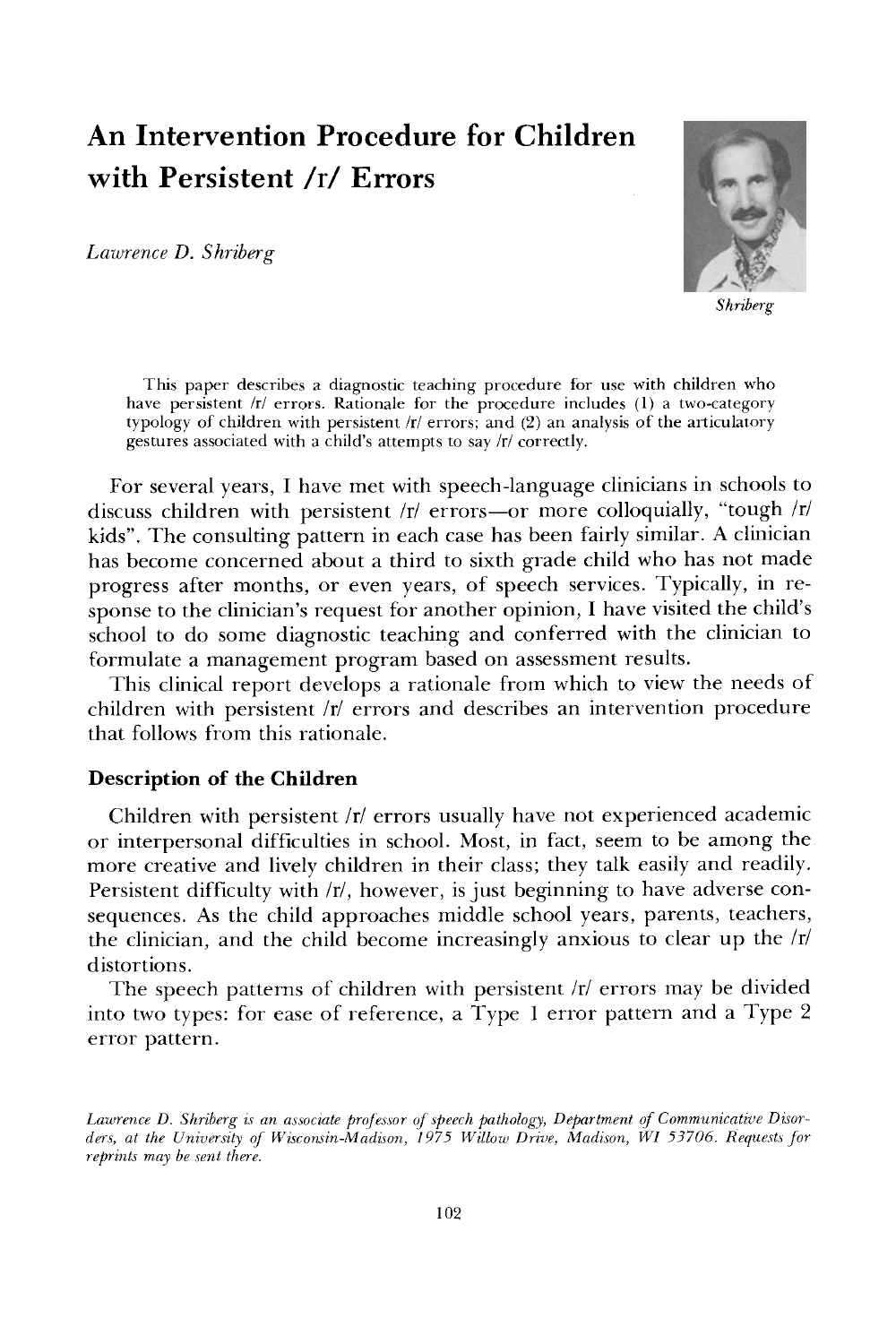Children with a Type 1 error pattern misarticulate only  $\pi$ ,  $\frac{1}{3}$ , and  $\frac{1}{\pi}$ . These sounds may be either derhotacized (reduced  $r$  coloring) or replaced by a mid- or high-back vowel. Slight to pronounced lengthening of these sounds, exaggerated lip protrusions, jaw lowering, tongue bunching, or combinations of these behaviors accompany attempts to say /r/. These children also may have vowel distortions, but only in  $\pi$  syllables, especially in post-vocalic/r/syllables such as/or/and/or/.

Children with a Type 2 error pattern have two other classes of errors, in addition to those just described for children with a Type 1 error pattern. First, they may have substitutions or distortions of vowels/diphthongstypically, on back vowels. These errors occur in both CV and  $\overline{VC}$  contexts other than /r/. Second, these children may have errors on the other three semivowels,  $\langle w \rangle$ ,  $\langle i \rangle$ , and  $\langle v \rangle$ . On one or more of these sounds, usually on  $\langle w \rangle$ , the child has slight to pronounced lip protrusions, jaw lowering, or tongue bunching. Children with a Type 2 error pattern then, in addition to errors on/r/, have errors on one or more vowels/diphthongs, errors on one or more semivowels, or errors on sounds in each of these classes.

# **Rationale for an Intervention Procedure**

The intervention procedure proposed here follows both from a taxonomy of response development described in detail elsewhere (Shriberg, 1975; Janzen and Shriberg, 1977) and from additional observations of children with persistent /r/ errors. Briefly, whether response development is approached by phonetic context, by movement from a sound already established in a child's repertoire, or by evoking the sound in isolation, response development is viewed as a motor skills learning task. Informal reports from colleagues indicate that a response evocation program described several years ago (Shriberg, 1975) evokes good /r/s from most but not all children with persistent /r/ errors. On-going analyses of children who have not been successful on this and other response development programs have been provocative. In addition to the two error patterns just identified, two other observations warrant examination here.

The first observation addresses the exaggerated lip-jaw-tongue gestures accompanying attempts at good  $\pi$  production by children with persistent  $\pi$ errors. For the child with either a Type 1 or a Type 2 error pattern, these gestures may have three possible origins: they may have emerged (a) during the child's earliest attempts at  $|r|$  production, (b) during later speech development as self-corrective behaviors, or (c) during intervention to correct the  $/r$  in response to well-intentioned cues by parents, teachers, clinicians, or others (for example, "be sure to round your lips for /r/"). Although each singly or in combination is a possible antecedent, alternative (c) seems most probable or at least most salient in the present context.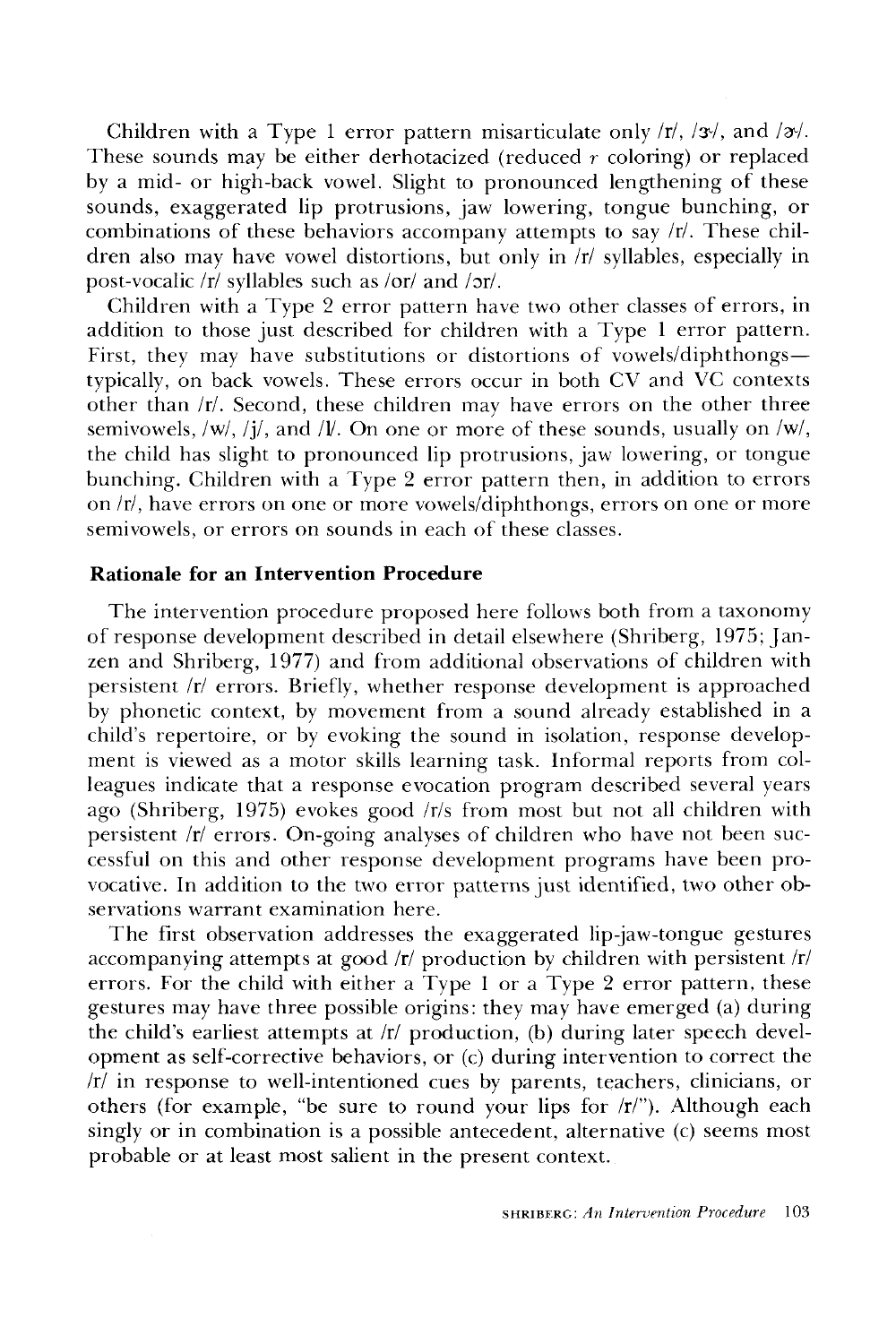Whichever their origin, the persistence of exaggerated gestures accompanying attempts to say /r/ suggests that they function as conditioned responses. Observations of these children as they interact with their clinician versus "a visitor" (the author), suggest that these gestures are triggered by discriminative stimuli associated with "speech". That is, these gestures accompanying attempts to say /r/ emerge only in the presence of stimuli associated with "good speech", such as the clinician, the clinician's speech mirror, the clinician's speech cards, or a visitor just identified as a speech clinician. On the other side of the response, a reinforcement schedule of some sort must be maintaining these behaviors. Most likely, a variable ratio schedule of reinforcement is provided by clinicians and others for /r/s that are considered "pretty good" or at least a "good try". Persistence of these gestures, then, may be functionally related to the clinical stimuli that evoke them and to the consequences they generate—they communicate to those concerned about speech that at least the child is still trying to master the elusive/r/.

A second observation concerns clinicians' use of tongue shape and tongue movement cues in continuing efforts to teach the child to say a good /r/. Achievement of proper tongue shape and tongue movement are the necessary and essentially sufficient conditions for acceptable /r/ productions, with lip features being of only secondary import. But the problem is that identifying the "feel" of a good  $/r$  requires that the child have an auditory percept that reliably can be associated with good /r/ production. Typically the clinician claims to have some stimulus words or contexts that are being used for this purpose because these environments sometimes yield/r/s that are close to acceptable. On close inspection, however, neither the clinician nor the child can identify precisely what subphonemic gestures differentiate presumedly better /r/s from those that are clearly incorrect. The extended search for effective evocation cues has engendered a situation wherein tongue shape/movement cues have decreasing value.

If these two observations are correct, what is the likelihood that these children will eventually learn to articulate a good /r/? A behavioral analysis would predict that not only would children not acquire /r/ in this situation, but that their speech might become worse. As suggested earlier, it is concern about growing tensions in a child in just this situation that prompts a clinician to seek consultation. With continued speech management, both the stimuli that evoke exaggerated gestures and the reinforcement schedule that maintains them persist. The situation is somewhat analogous to the accessory behaviors of a disfluent child attempting to remain fluent--the accessory behaviors may increase in magnitude and generalize. Anecdotal reports from clinicians and observations of younger children with /r/ errors suggest that this spread of effect is, in fact, observed for some children with persis-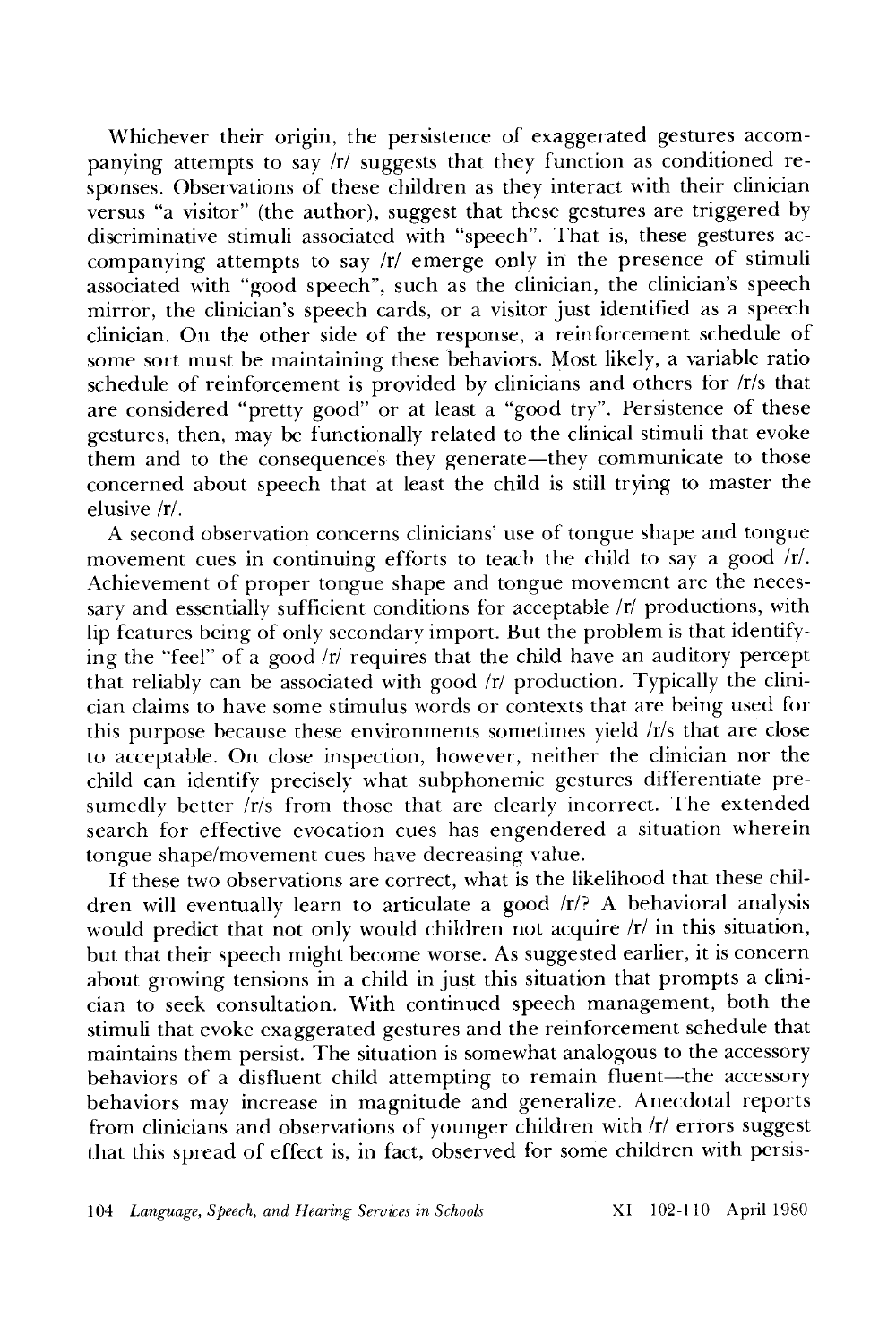tent/r/ errors. We would submit also that the distortions observed on other sounds in at least some children with a Type 2 error pattern reflect a generalization gradient based on place-manner features. That is, the distortions originally limited to/r/s have spread to those sounds requiring similar lip and tongue movements, namely the glide/w/and mid-high back vowels.

One approach that sometimes is used for children with persistent  $/r$  errors is simply to allow the child to take a "vacation" from speech management. This approach should yield an extinction curve for the exaggerated gestures, but it does nothing positive for the child's need to discover correct tongue shape/movement cues for correct /r/. The diagnostic teaching procedure presented next actively pursues both objectives. Essentially, the procedure attempts to extinguish all exaggerated articulatory gestures accompanying attempts at good  $\overline{r}$  productions while facilitating the child's awareness of correct tongue shape and tongue movement for  $\overline{r}$ .

# **An Intervention Procedure**

The intervention procedure described here consists of two phases: assessment and diagnostic teaching. Typically, a session including both phases takes no longer than 45 minutes. Stimuli used in both assessment and diagnostic teaching phases are taken from a data grid illustrated in Figure 1. The column and row intersects create CV and VC nonsense words-for example, /mi/, /im/, and so forth. In both phases of the procedure, nonsense words are presented by the clinician for the child to imitate.

*Assessment.* The goals of the assessment phase are (1) to determine whether a child has a Type 1 or a Type 2 error pattern; and (2) to become closely familiar with the child's particular array of exaggerated gestures accompanying his or her imitation of stimuli. A grid similar to the one illustrated in Figure 1 is used for taking data, with the child's responses noted in each appropriate box. During the entire assessment phase, it is important to refrain from commenting about the child's articulation; all recorded data should be kept from the child's view.

Step 1

Have the child repeat after the clinician the CV and VC nonsense words made by combining each stop and nasal consonant with each of the vowels. Proceed down the first eight columns saying first the CV, then the VC word for each consonant-vowel combination. Watch the child's lip and jaw movements carefully, particularly for the back vowels  $\alpha$  and  $\beta$ . If errors are evident on any vowels or diphthongs, the child is viewed as having a Type 2 pattern of errors.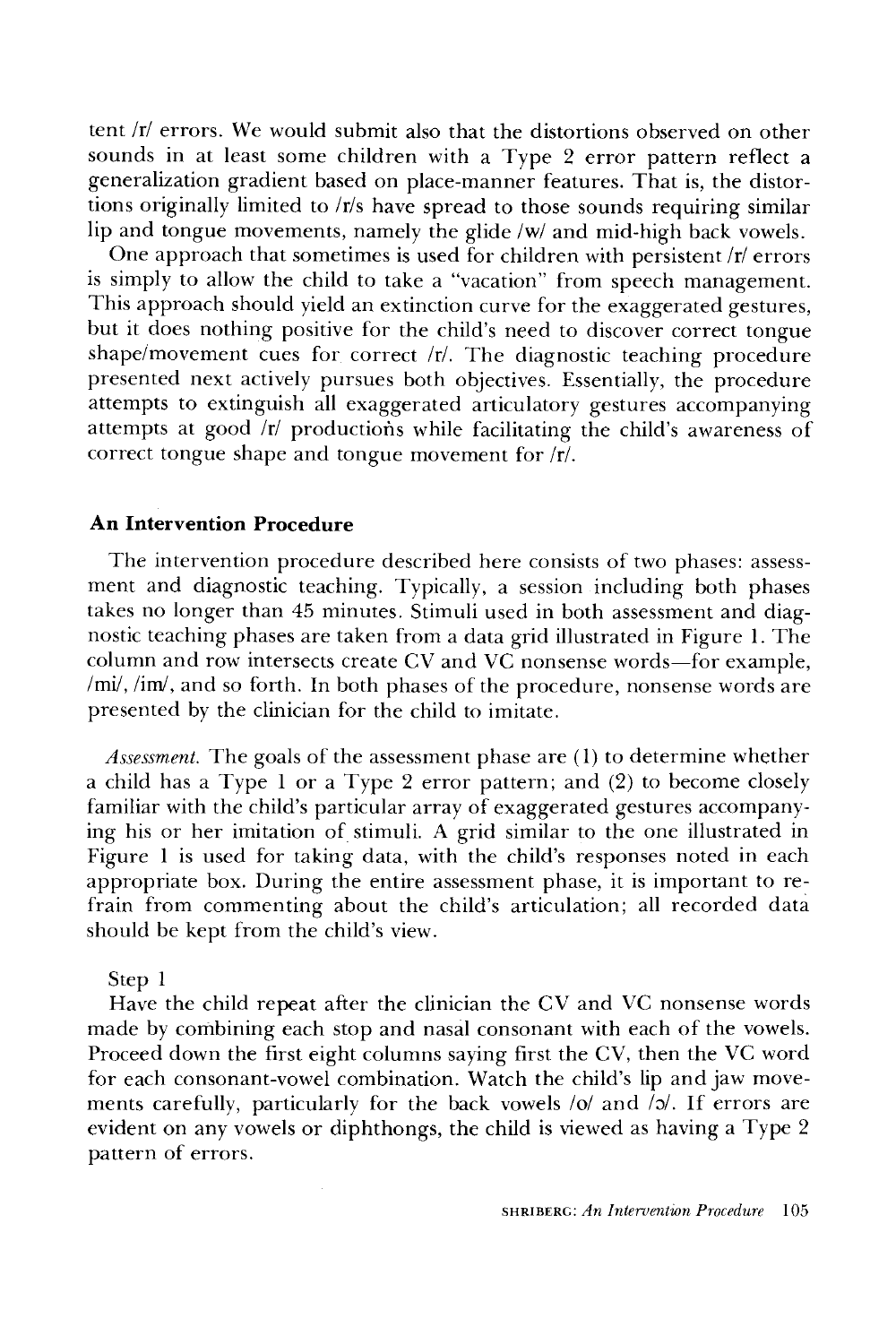

#### Consonants

FIGURE 1. A data sheet for assessment, diagnostic teaching, and management programming of children with persistent /r/ errors.

Step 2

Continue to the /w/, /j/, and /l/ columns, proceeding down each column as before. Listen for distortions of any of these consonants and watch for any associated lip or jaw exaggerations, particularly on/w/. Tongue bunching, of course, cannot be observed, but try to make some analysis of possible shape/movement errors and enter these notes in the appropriate box. Once again, children who demonstrate errors on any of these consonants, on any vowels or diphthongs, or on sounds in both classes, are viewed as having a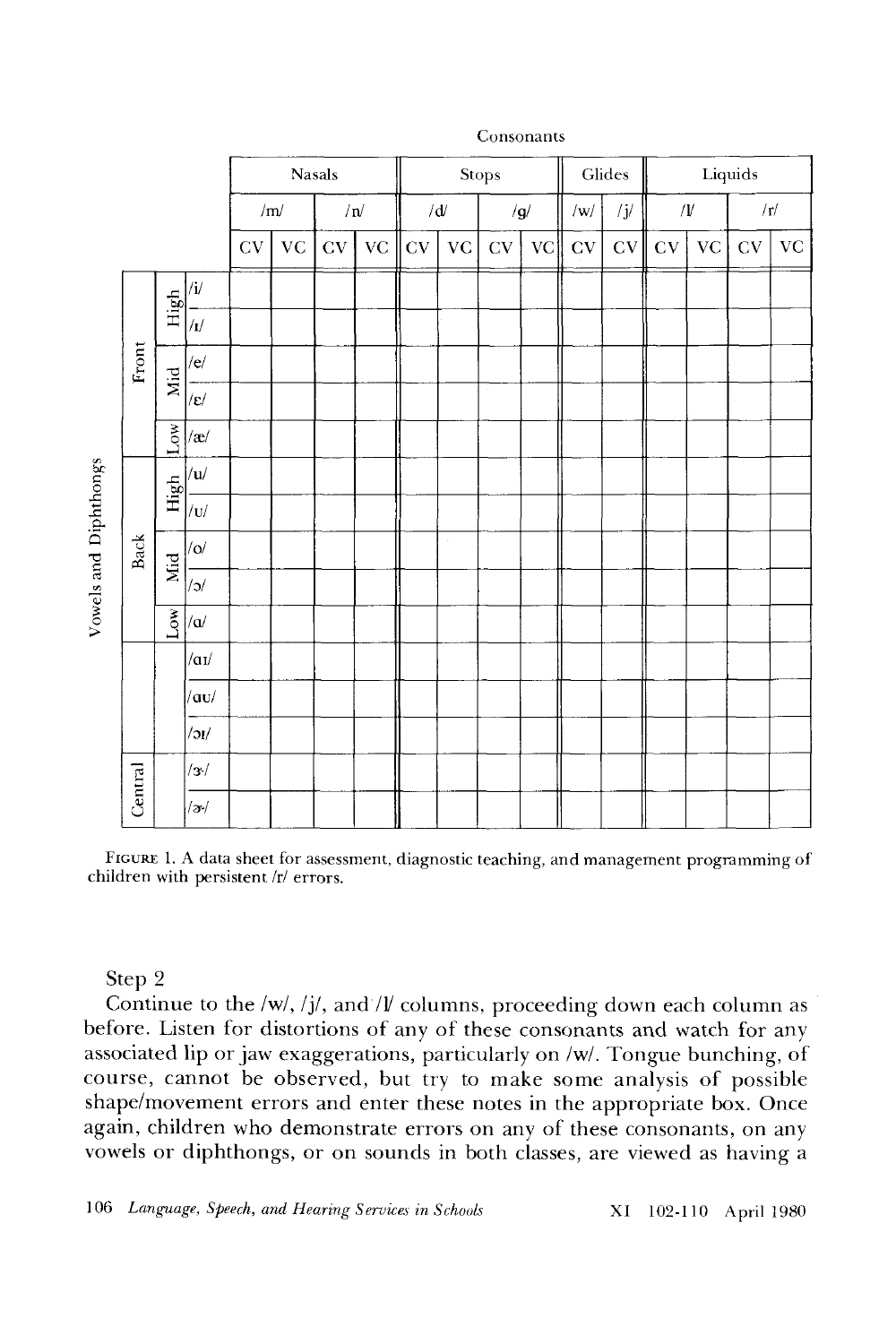Type 2 pattern of errors. Latency of imitation is interesting to observe also. For the child who seems slightly delayed in imitating, try saying some twosyllable nonsense words  $(C\widetilde{V}C\widetilde{V})$  such as /wawi/, /wolo/, /lowo/, and other forms that tax motor programming for sounds within the same class (semivowels). For the child who indicates some difficulties with such stimuli, try some words like "yellow", "wallet" to see if slight lip rounding confusions or distortions are evident. If errors are observed in any of the tasks to this point, none of which have involved  $\langle r \rangle$ ,  $\langle 3 \rangle$ , or  $\langle 3 \rangle$ , the child is viewed as having a Type 2 pattern of errors.

# Step 3

Proceed to the /r/ column and the /x/ and /x/ rows. By definition, all children will have errors on both prevocalic and postvocalic /r/. Proceed down the/r/ columns noting carefully which of the vowels are said correctly and which, if any, are distorted. Generally, the vowels preceding  $\pi$  (VC words) are most affected. The rows for the  $\frac{x}{a}$  and  $\frac{x}{a}$  are available for supplementary information. Proceed across the rows using each consonant with each of the vowel sounds. For  $\sqrt{x}$ , the CV and VC monosyllables are used as before; for  $|x|$ , make up two-syllable nonsense words, with the second syllable unstressed; for example, /mima/.

With a completed inventory of this type, the clinician should be thoroughly familiar with the child's error pattern. Lip and jaw gestures associated with vowel type, vowel position, and syllable stress should be well defined. Having the child read a short passage is useful to confirm these data. For most children with a Type 2 error pattern, for example, sentences with words beginning with /r/ and /w/ will evoke repetitions or distortions ("We went right to Robert's"; "Richard went right toward Warren's house"). For many children, in fact, the effects are much more pronounced during reading, perhaps because of the additional task of symbol-to-sound processing in oral reading.

*Diagnostic Teaching.* During the assessment phase, the clinician has been acting more in the role of examiner. This demeanor changes in the diagnostic teaching phase. Just as a clinician might set the environment for relaxation when working with a client with hyperfunctional voice usage, the diagnostic teaching procedure attempts to create a relaxed environment for learning.

The child is seated comfortably facing the clinician. A large mirror is placed to the side, easily accessible to the child. The completed data sheet from the assessment phase is used to select stimuli presented for the child to imitate.

Step 1

Ask the child to repeat some stop-vowel and nasal-vowel CV and VC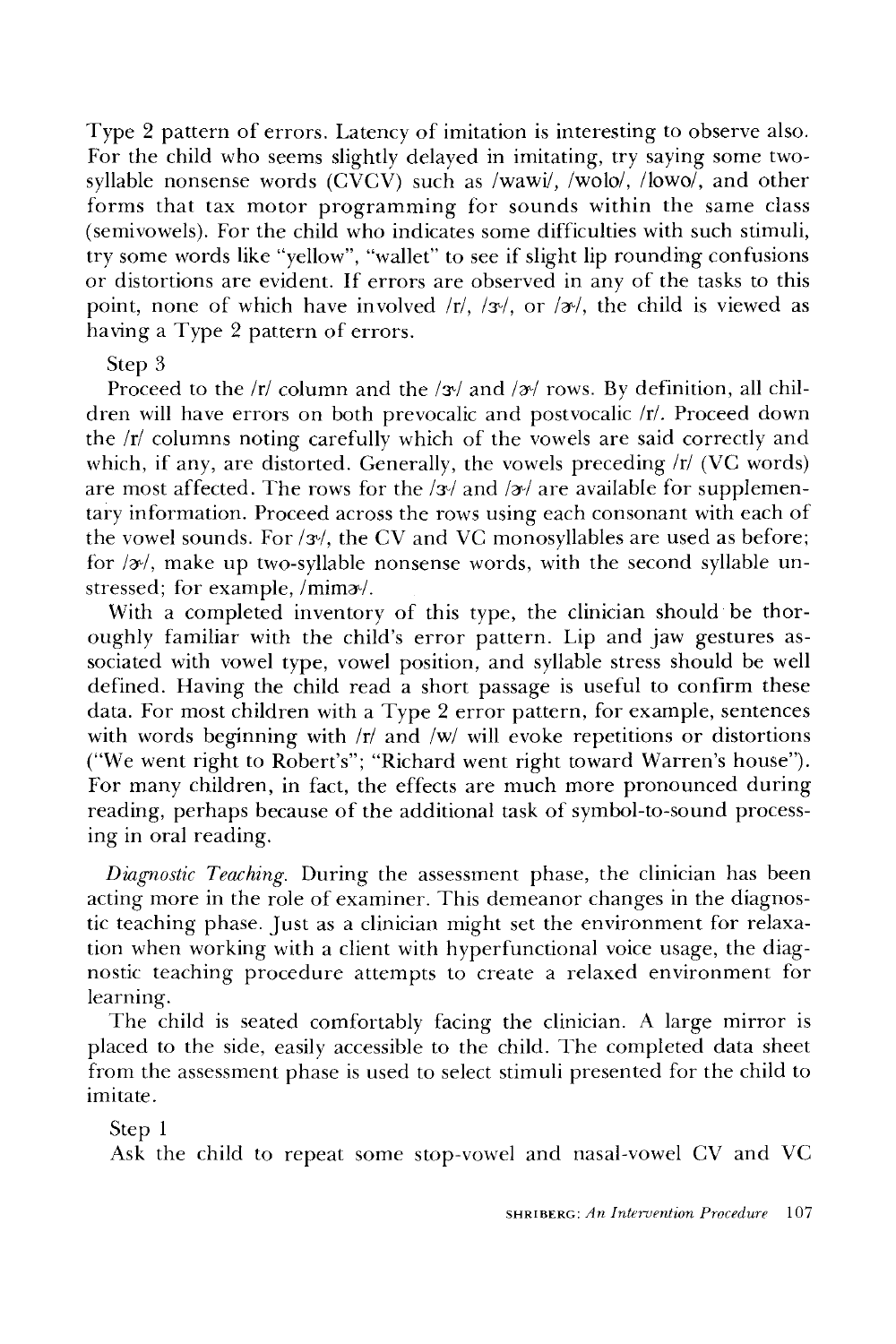words, using only those vowels that the child previously said correctly. After each correct imitation, which should be every imitation, reinforce the child with a "good". Present 15-20 such stimuli for the child to imitate, saying "good" and nodding "correct" with a calm, well-modulated demeanor. The general idea is to provide the child with a string of successful speech behaviors.

# Step 2

Proceed to the area on the grid where the child first demonstrated errors during the assessment phase. For the Type 2 child, this might be on the back vowels or diphthongs or on the /w/ or  $\hat{N}$  columns. For the child with a Type 1 error pattern, proceed directly to the/r/column. Whichever the point of entry, have the child imitate CV and VC nonsense words. As the child shows the exaggerated lip or jaw movements for the target sound, try to set up a contrast between the relaxed gestures just used for the successful imitations and these exaggerations. The idea is to point out to the child that lip pursing and jaw lowering do not have to be used to say whatever vowels or consonants were distorted. Show the child that these nonsense words can be said with lips in a neutral position. To make the point, model the concept of "ventriloquist speech". Show the child that the ventriloquist is able to make correctly the target sounds with no visible movement. Again, the emphasis here is not on "good speech"—rather, it is on the contrast between the relaxed natural gestures for the earlier sounds and the exaggerated gestures on the error sounds.

#### Step 3

A "ventriloquist's aide"—the *bite stick*—is introduced.<sup>1</sup> A bite stick is a four to six inch long dowel (10.16-15.24 centimeters) approximately three eighths of an inch (0.95 centimeters) in diameter. A clean, thin pencil will do, although a wooden or plastic dowel is more "authentic". To demonstrate how the bite stick acts to stabilize the jaw, the clinician clenches one end of it lightly between the bicuspids, as one would a pipe. With the bite stick in place, the clinician demonstrates for the child that now the tongue has to do all the work because the lips and jaw are essentially motionless. Casually say some stops, nasals, and  $\pi$  nonsense words with high vowels in CV and VC forms. The concept again is of easy articulation. Emphasis is on the novel concept that the tongue can do the job, rather than on the good speech that results.

<sup>1</sup>Ronald Netsell's use of a bite block in assessment of individuals with dysarthric speech provided the impetus to try this "bite stick" approach.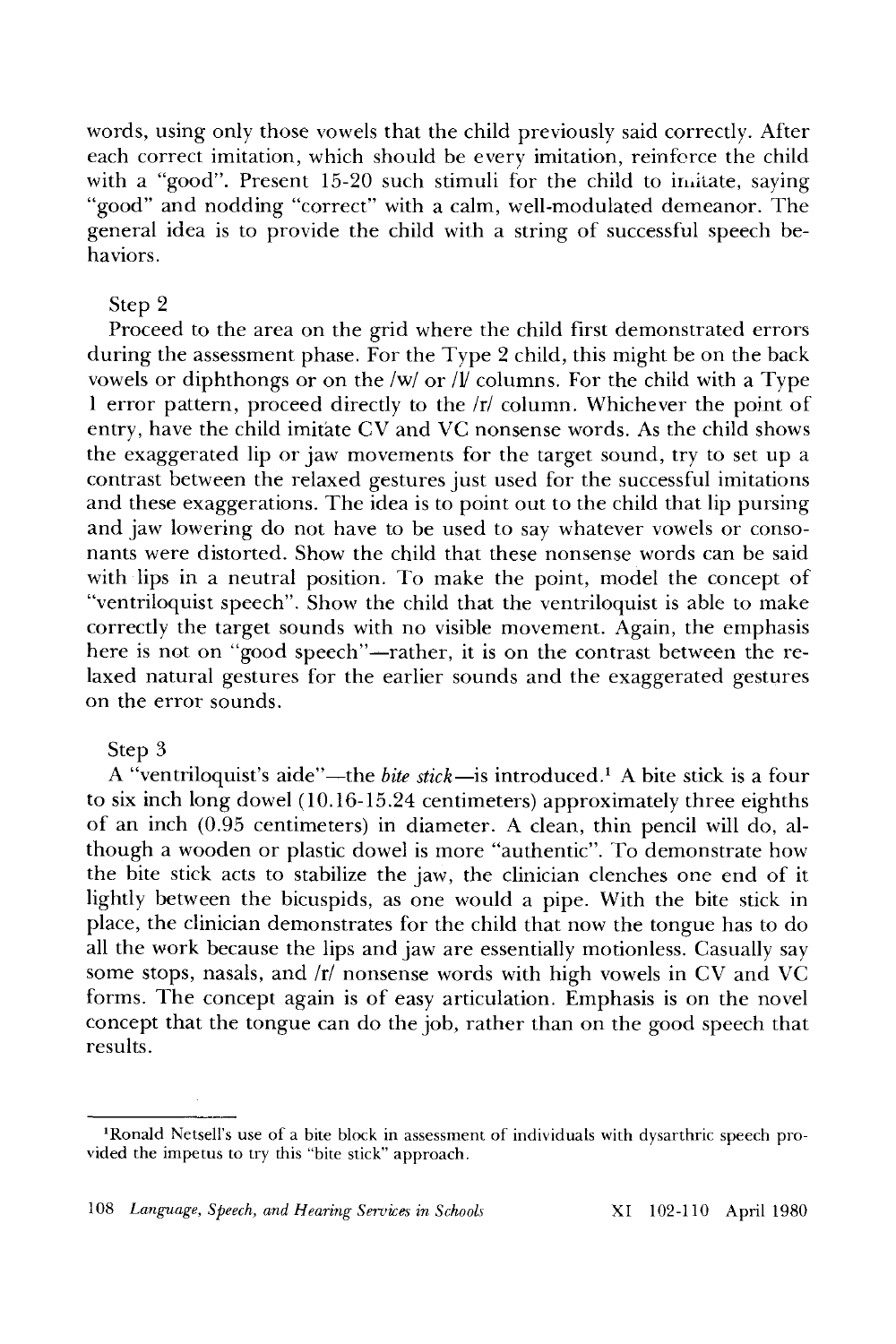#### Step 4

When the child seems ready (even eager) to try the bite stick procedure, a clean bite stick is provided. Be sure the child inserts the stick so that his tongue is free to move, his lips form comfortably around the stick, and the dowel is not pressing into the very corner of the child's lips. With the stick correctly in place, the child is ready to try some easy stop-vowel and nasalvowel combinations, again only with high vowels because low vowels would tend to pull the jaw down. The child should adapt to the bite stick readily, but ample practice at this step is important. Be sure that the vowels said with the stick in place are as well articulated as when they are said without the stick.

#### Step 5

After many successful trials of the easy nonsense words, proceed to error sounds. For the child with a Type 2 pattern of errors, choose the error sound that is least distorted; for the child with a Type 1 error pattern, choose a CV or VC syllable in which  $|r|$  is least exaggerated. This is the critical point in the diagnostic teaching program. Do not give any instructions to the child, but rather let the child try to understand that the tongue by itself can produce good vowels or semivowels (for the Type 2 pattern) or good/r/ (for the Type 1 pattern). On their own, children seem to "get it". The clinician sits back continuing calmly to model the correct sound, refraining from all directions about tongue or lip placement. The mirror is handy to show the contrast between relaxed lips and overly rounded lips, but let the child take the lead. Encourage the child to find for himself or herself the tongue posture that produces a sound that matches the clinician's model.

*Evaluating the Outcome.* The diagnostic component of each of the steps above is that the child's behaviors indicate whether the bite stick is immediately successful, whether there is some promising change in behavior, or whether nothing has been gained. Variations of this procedure have been tried with over a dozen children; all have modified their gestures rather dramatically, but not all have gone on to produce  $|r|$  correctly in one session. Clinicians report that the procedure does accomplish the dual objectives of altering stimuli that were evoking the exaggerated gestures and providing the child with awareness of tongue movements independent of jaw and lip movements. Moreover, the systematic inventory of phonetic context data has been useful in management programming.

For children who do produce good /r/s with the bite stick in place, a fading procedure is used to fade the stick and correct /r/ is stabilized with other vowels. Once stabilized, standard linguistic programming proceeds from syllable to word, to phrase, to sentence, to cued speech, and to free speech.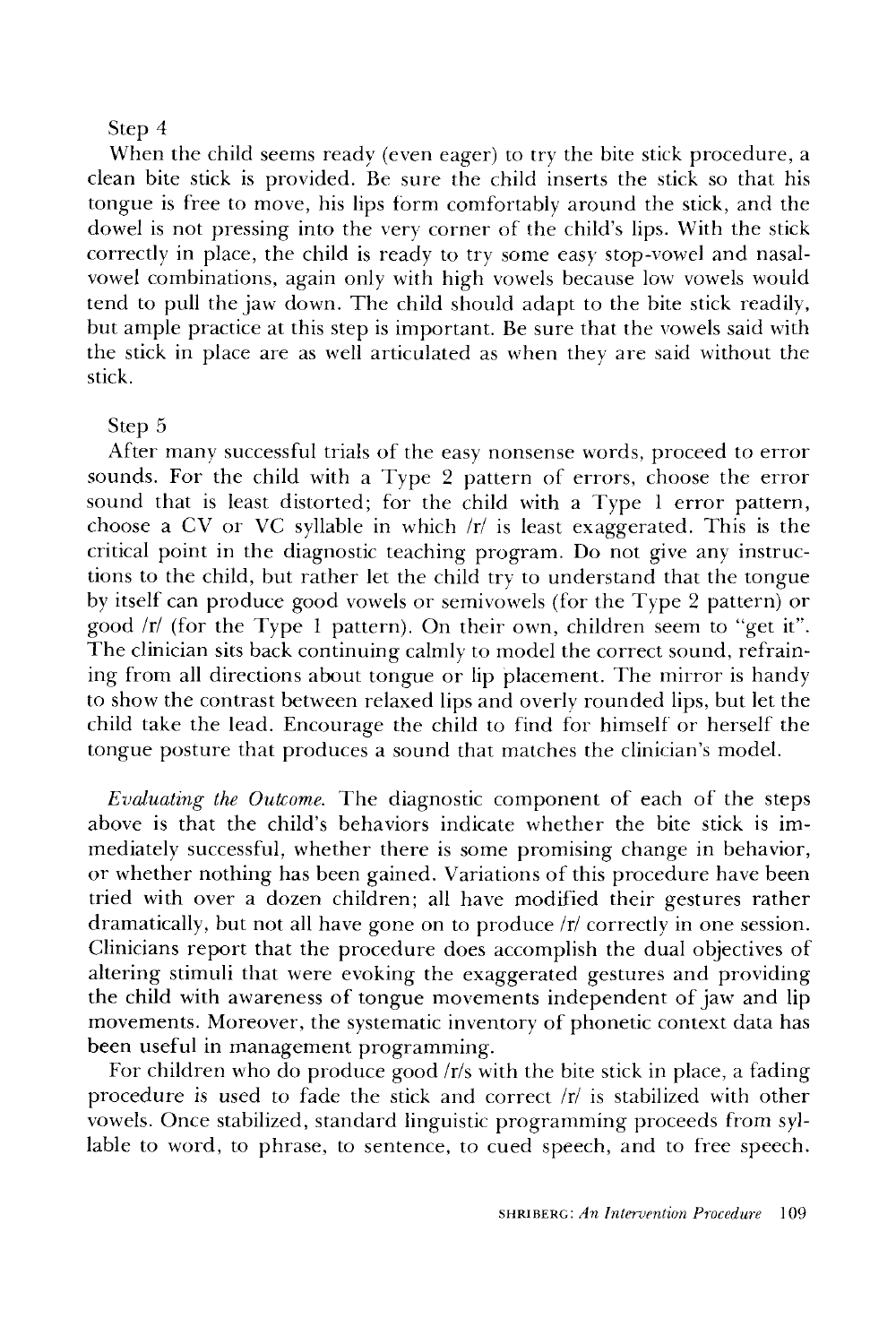Children with a Type 2 error pattern have required a longer diagnostic teaching period to determine whether the procedure is sufficient. These children require contrast drills among all involved sounds, just as is recommended for the younger child with multiple within-class errors. Once again, the data on the assessment protocol provide a guide to the programming steps, with successive approximation to more difficult contrasts.

### **References**

JANZEN, K. and SHRmERG, L. D., *How to Evoke and Generalize "R": A Compendium of 36 Evocation and Phonetic Context Procedures.* Madison, Wisconsin: The University Bookstore (1977). SHRIBERG, L. D., A response evocation program for /x<sup>1</sup>. J. *Speech and Hearing Dis.*, **40**, 92-105 (1975).

> Received April 18, 1979 Accepted June 22, 1979